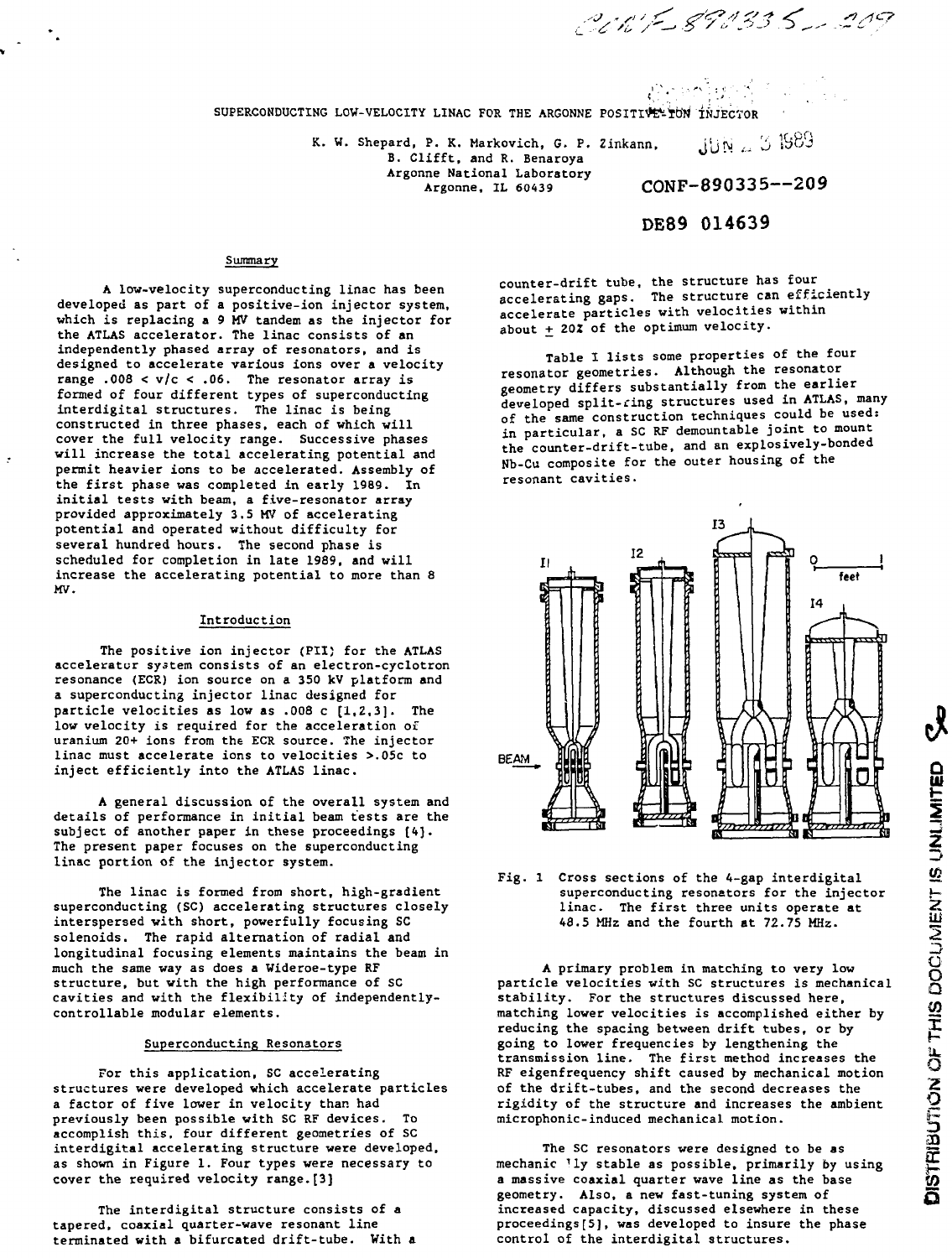## **DISCLAIMER**

**This report was prepared as an account of work sponsored by an agency of the United States Government. Nsither the United States Government nor any agency thereof, nor any of their employees, makes any warranty, express or implied, or assumes any legal liability or responsibility for the accuracy, completeness, or usefulness of any information, apparatus, product, or process disclosed, or represents that its use would not infringe privately owned rights. Reference herein to any specific commercial product, process, or service by trade name, trademark, manufacturer, or otherwise does not necessarily constitute or imply its endorsement, recommendation, or favoring by the United States Government or any agency thereof. The views and opinions of authors expressed herein do not necessarily state or reflect those of the United States Government or any agency thereof.**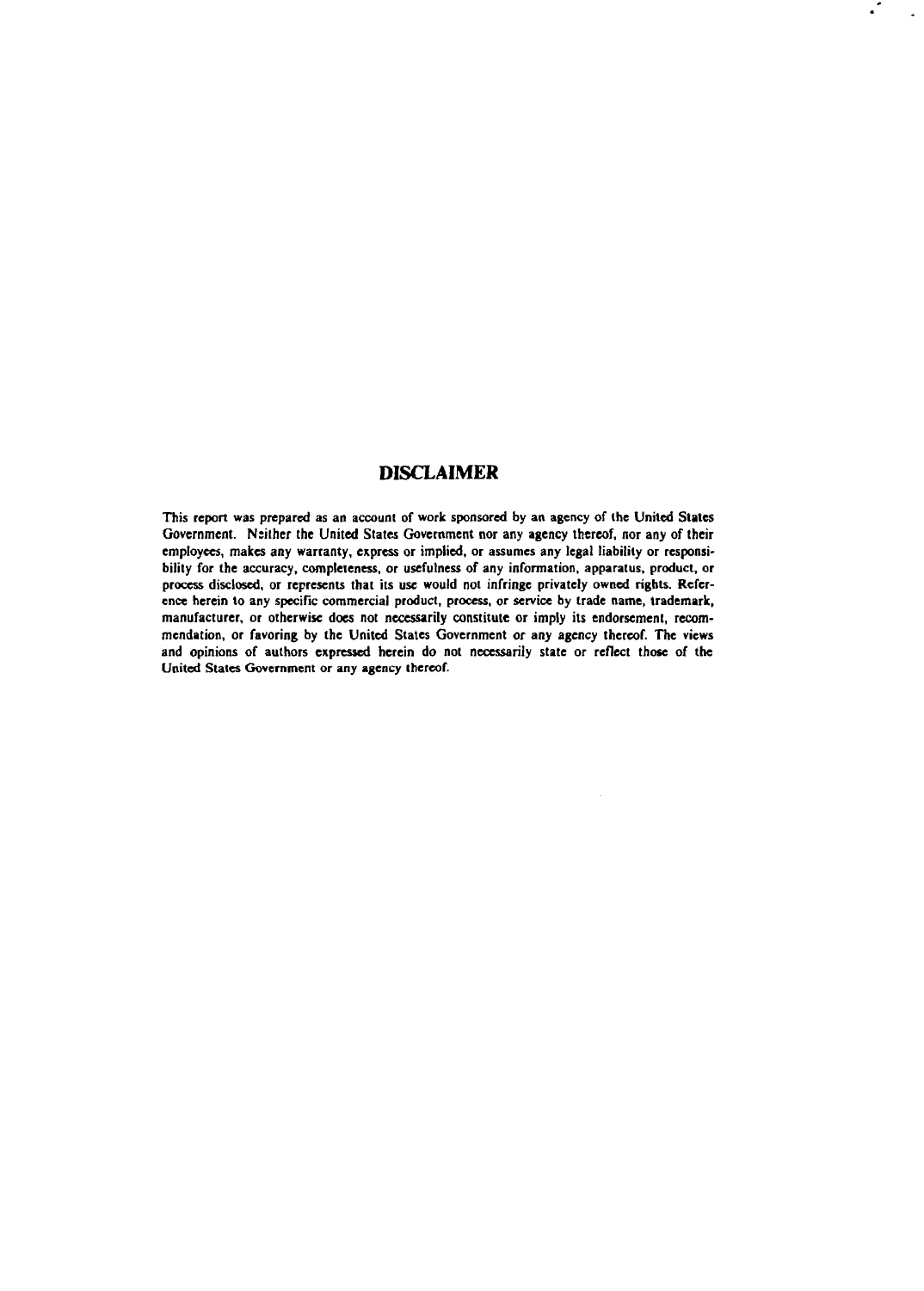### Linac Cryostat

The vertical height (52 inch max.) of the interdigital structures required that the linac cryostat be completely redesigned from the earlier ATLAS cryostat for split-ring resonators.

The PII linac cryostat module, shown in Fig 2, starts with a  $7 \times 3 \times 10$  foot rectangular-box vacuum shell, lined with a 77 K heat shield of 1/8 inch polished aluminum. No super-insulation is used, since the cryostat vacuum and the interior resonator vacuum space are in common, requiring a high level of cleanliness.

Each cryostat module houses six SC rssonant cavities and associated SC solenoid focusing elements. The focusing solenoids are 1 inch bore, 80-kG units, for which windings are commercially available.

Several features were carried over from the ATLAS cryostat design. A LN2-cooled cable manifold carries all of the RF and thermometric cabling, which is thus well-anchored thermally before being distributed to the resonant cavities. Also a cryogenic circuit separate from the main LHe reservoir links a series of heat exchangers coupled to each resonator and solenoid. These heat exchangers greatly speed the cool-down and warm-up processes.

A primary difference from the ATLAS system is that all parts of the SC cavities can be cooled by static boiling of LHe, so that forced-flow cooling of the resonators is not required.

In final form, the injector linac will consist of three cryostat modules housing 18 resonant cavities.

## Initial Tests

The first ph ise cryostat module has been assembled with five interdigital structures and five SC solenoids. The resonant cavities are one each of the four types plus a second resonator of the third (13) type. This array should be sufficient to accelerate ions of mass < 100 for injection into ATLAS.

The first module has been pumped down and successfully cooled in an initial tests. These tests culminated in operation with beam in late February and early March of this year.

While the linac is still in its shakedown mode, and present results are preliminary, performance to date has been satisfactory in all respects.

The static heat leak to 4.6 K was observed to be 20 - 25 watts in the loaded cryostat module. While this result is adequate, it is about 10 watts higher than was hoped for: the cause has not yet been diagnosed.

It had been observed in off-line tests that multipacting in the SC interdigital structures was somewhat stronger than in the ATLAS split-ring resonators. In on-line operation the difference was more pronounced: more than three days of RF conditioning was required to process through multipacting barriers in some of the interdigital



Fig. 2 Section of an injector linac cryostat module with six 13-class resonators (see text) installed. For each pair of superconducting resonators, there is a superconducting solenoid focusing element.